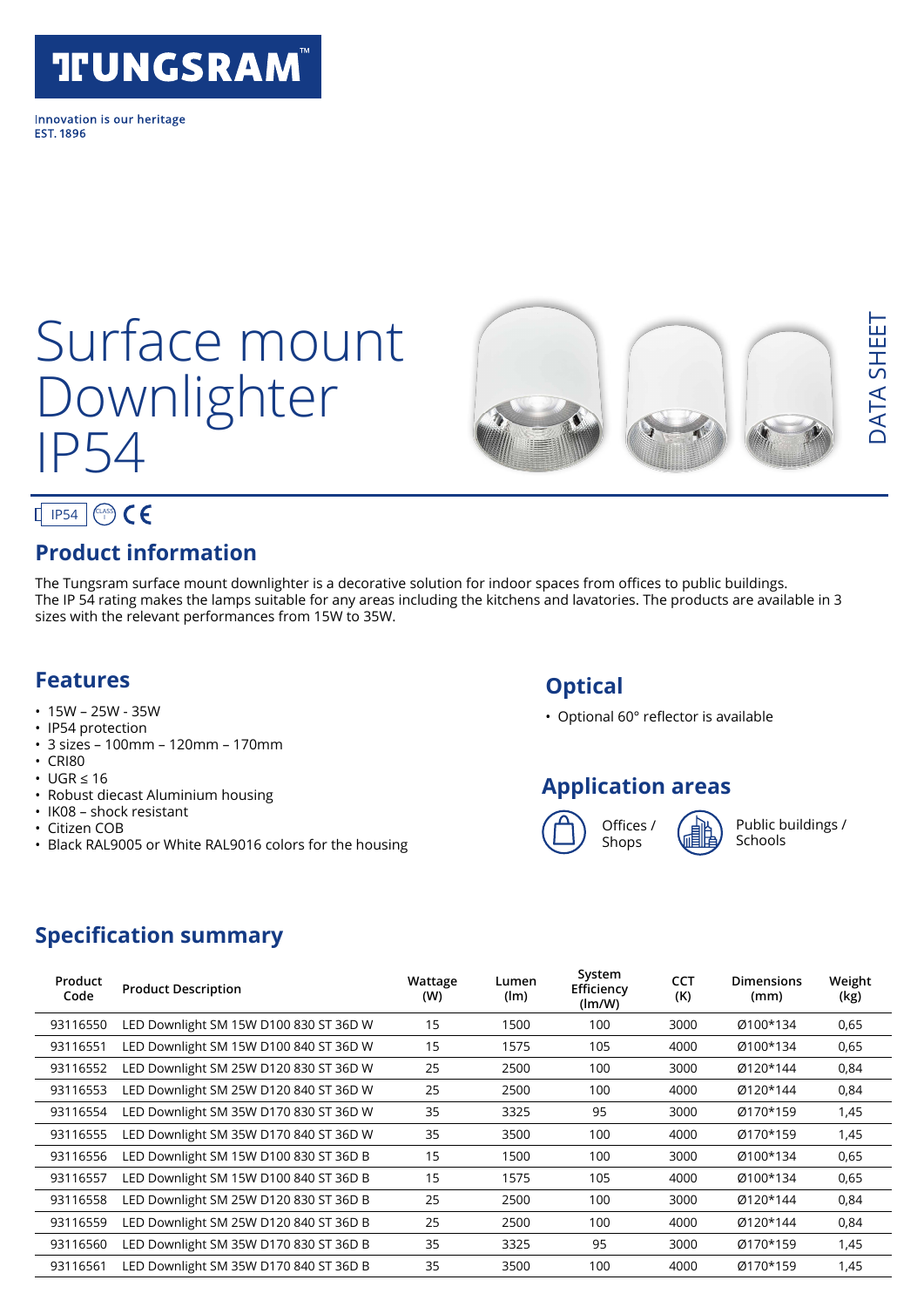#### **Common attributes**

- Beam angle: 36°
- 50.000 hours lifetime
- Ambient Temperature: -20 to +45
- EEC: A++



#### **Dimensions (mm)**

#### **Regulatory and standards**

#### **Regulatory mark:** CE

**Regulations:** 2014/35/EU, 2014/30/EU, 2011/65/EU, (framework 2009/125/EC) EU/1194/2012 amended by EU 2015/1428, (framework 2010/30/EC) 874/2012 and 518/2014\*, 2012/19/EU\*

**Harmonised standards:** EN 60598, EN 62493, EN 61547, EN55015, EN 61000, refer to CE Declaration of Conformity and Technical File for details

\*not on DOC